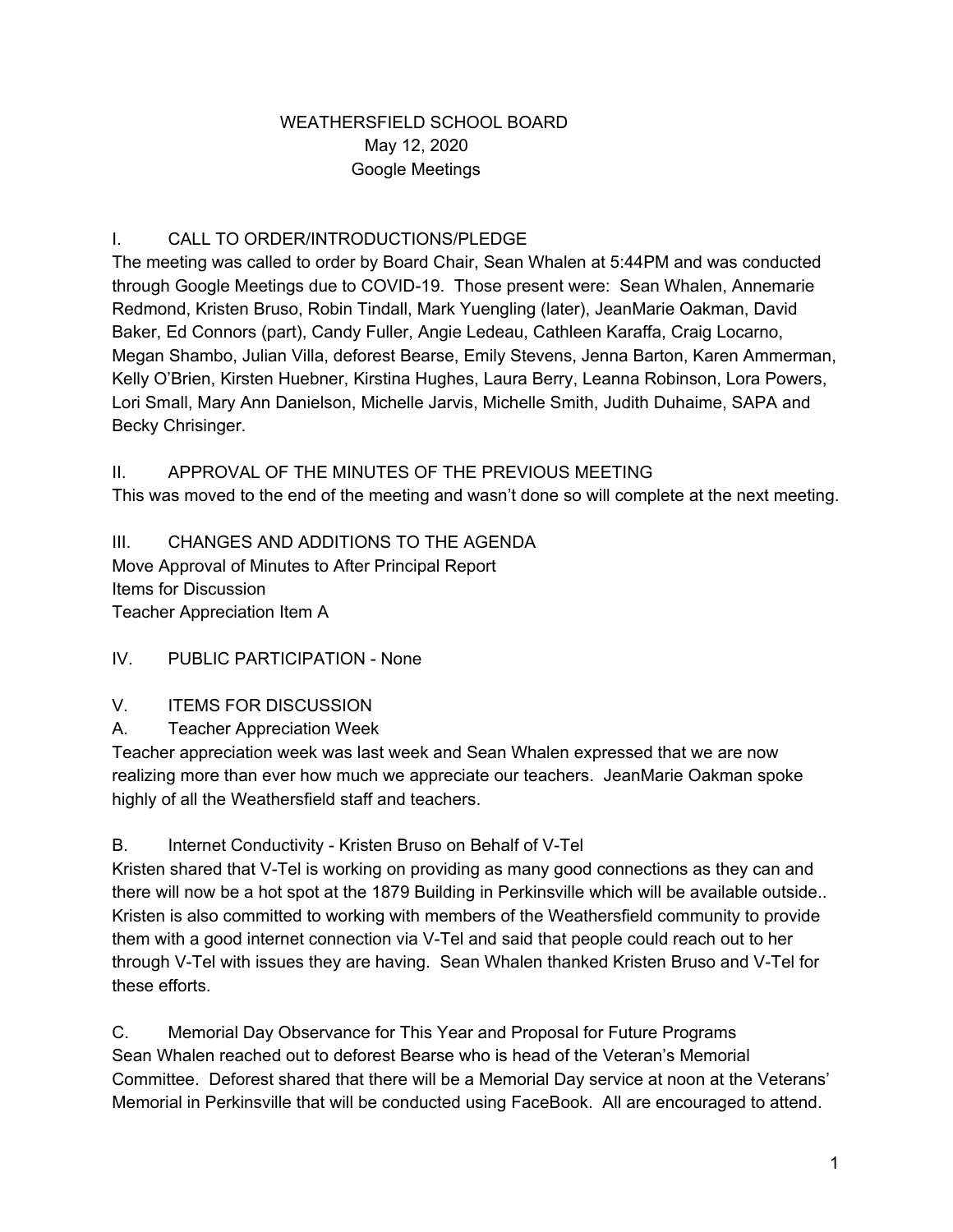There was discussion around a map project that will be a part of the Veteran's Memorial when completed that they are hoping a boy scout might undertake. When the map is finished, it will be made into a panel that will be a part of the Memorial. There was a discussion around fourth grade teachers being in charge of Weathersfield history and incorporating some of this topic into that education. Sean Whalen has offered to help and advise on this project. Sean shared about Memorial Day at his school once he moved to Vermont and how much those services meant to him. Sean would like to see something like what he experienced as a child be done in Weathersfield one day. The Board would like to create a Memorial Day Committee and those interested in being on this Committee should email JeanMarie Oakman or Sean Whalen with their interest.

## C. Financials - Ed Connors

Ed Connors used a visual presentation and went through the Year End Projections for Weathersfield School. Our Projected Revenue is: \$5,933.844 and our Projected Expenditures Are: \$5,623,666 which leaves a Projected Surplus of: \$310,218 which is 5.23%. Ed also went over the Fund Balances as of 04/30/20.

Due to COVID-19, the Department of Education is projecting that education funds will fall short. There was discussion around this issue. Ed Connors also explained the Hicks Nichols Funds and that they were set up in the 1970's and how they work.

Ed Connors asked for questions. Sean Whalen asked some questions about the Food Program. Ed said that we could have funds left in the Food Program due to going to the summer Food Program early due to COVID-19. Robin Tindall asked about books and supplies and the surplus and JeanMarie Oakman said these funds had been frozen for the rest of the year right before the pandemic hit.

# D. BAC Recommendations

The BAC met with Annemarie Redmond to present all of the recommendations they had for the Board while working on the FY20/21 Budget.

They were:

1. Athletics - Discussed and kept

2. Drama - Discussed and kept

3. \$6,000 Bus - Algebra Bus - Suggested the students attending the class online to save the cost of the bus. - Not Discussed

4. Foreign Language Position - Whether a little bit of foreingn language is valuable. By cutting it would save \$24,853.

5. We R Hope - \$18,000 from school budget for this coming year and \$9,000 from Medicaid funds. JeanMarie Oakman said this program is very beneficial to the students they serve and they have continued to serve these students and other students during COVID-19 which has been very beneficial.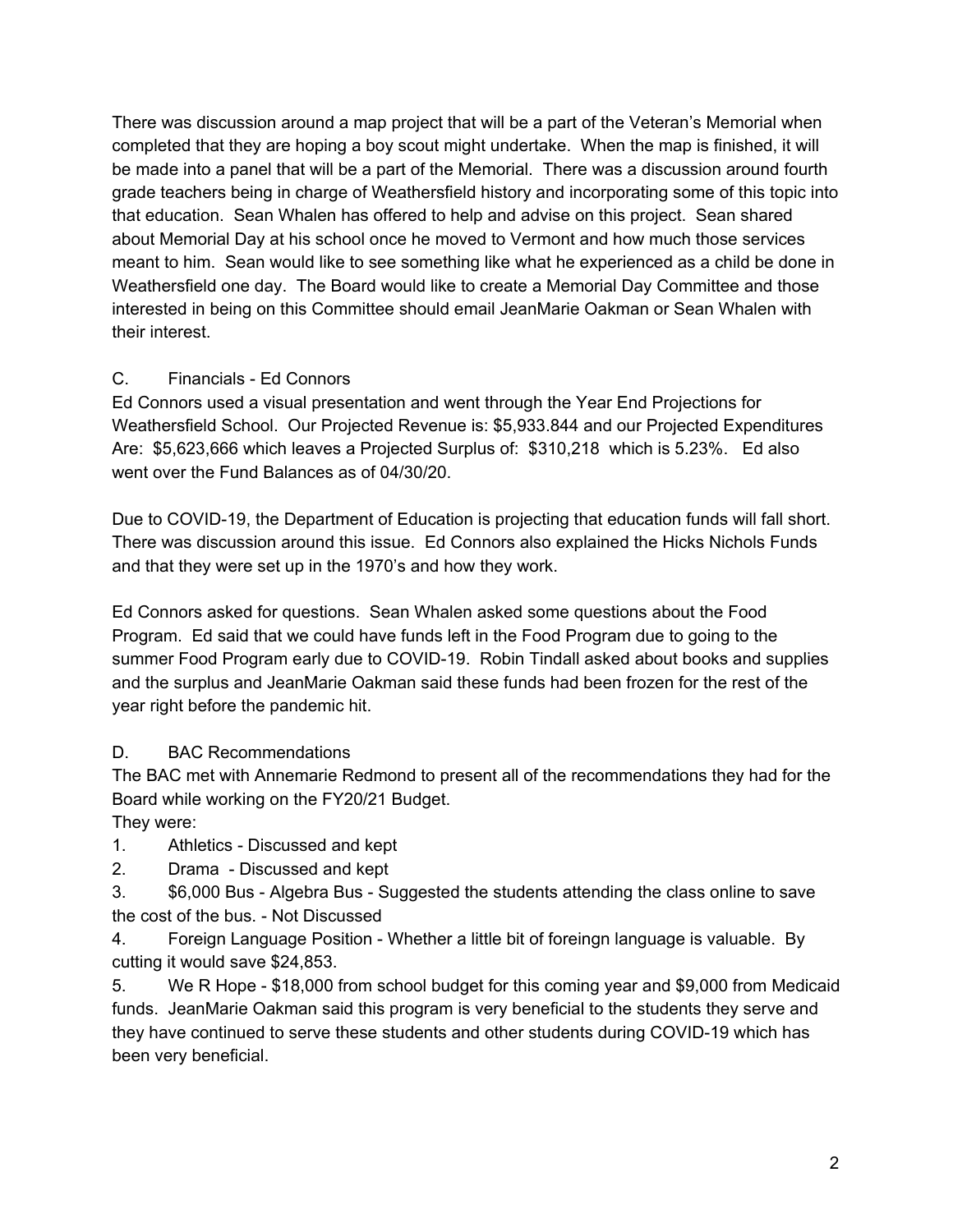Jenna Brown worked very hard to set up Windsor County Mentoring in the Weathersfield community and school. They were just about to match a volunteer with a student when the pandemic hit.

6. Stipends For Extracurricular Activities

These are received for various activities such as academic teams. There is a stipend for Mrs. Smith for \$3,000 that is for books. This stipend was discussed in detail at a former Board meeting.

7. \$5,000 Field Trips - A. Admission and B. Transportation

This was discussed and staff, JeanMarie Oakman and the Board all feel that field trips are important for students to be able to experience.

8. \$25,000 Staff Training and Professional Development - This is part of the Master Agreement so needs to remain.

9. Substitute Line - JeanMarie Oakman said the reason for this line going up was due to the substitutes needing to be broken down by grades and Sean Whalen added that the substitutes got a well deserved raise.

On behalf of the Board, Sean Whalen thanked the BAC for their service and they are now disbanded as their duties are complete. (See Items for Action) The Board and David Baker are going to look more into how the BAC was first formed as far as the wording with having a BAC for both the Town and School.

## E. Hicks Nichols Committee and Grants - Spring 2020 Grants

Sean Whalen discussed the outdoor classroom that has been presented to the Hicks Nichols Committee. The Board is in support of this outdoor classroom. The outdoor classroom has been presented to the Hicks Nichols three times and was approved for partially in the amount of \$5,000. The amount requested when proposed was \$15,500. Lora Powers and Leanna Robinson gave updates about the outdoor classroom and said that the proposal they had wanted to use was from Nick Zandstra. Lora and Leanna will obtain an updated quote from Nick. They have reached out to Jim Taft but he is really too busy to build this outdoor classroom with all of his other duties. Lora and Leanna would like the classroom to embody the outdoors which is what Nick's design does. Nick would also engage students in the process. David Baker will reach out to Jim Taft also. There was a lot of discussion about the outdoor classroom, the vision and design and various ideas on ways to help keep the cost down.

The other Grants that were approved and then the approval was rescinded at the last meeting were discussed. They were: Vt Symphony Orchestra for \$300, Flexible Seating for \$500 which was explained further by Jenna Brown and other teachers, and \$10,000 for Cross Country Ski Equipment which Laura Berry explained further. Laura Berry said that they need to replace pretty much all of the equipment which was in the program before Laura started teaching so the equipment has lasted a long time. She needs most of the equipment replaced in order to have all students participate at one time. There was discussion about the quotes possibly being high and Laura Berry said she used LL. Bean because the equipment we have now came from them and has lasted for such a long period of time. There was a lot of discussion around cross country skis. Robin Tindall shared how she and her husband get good deals for the program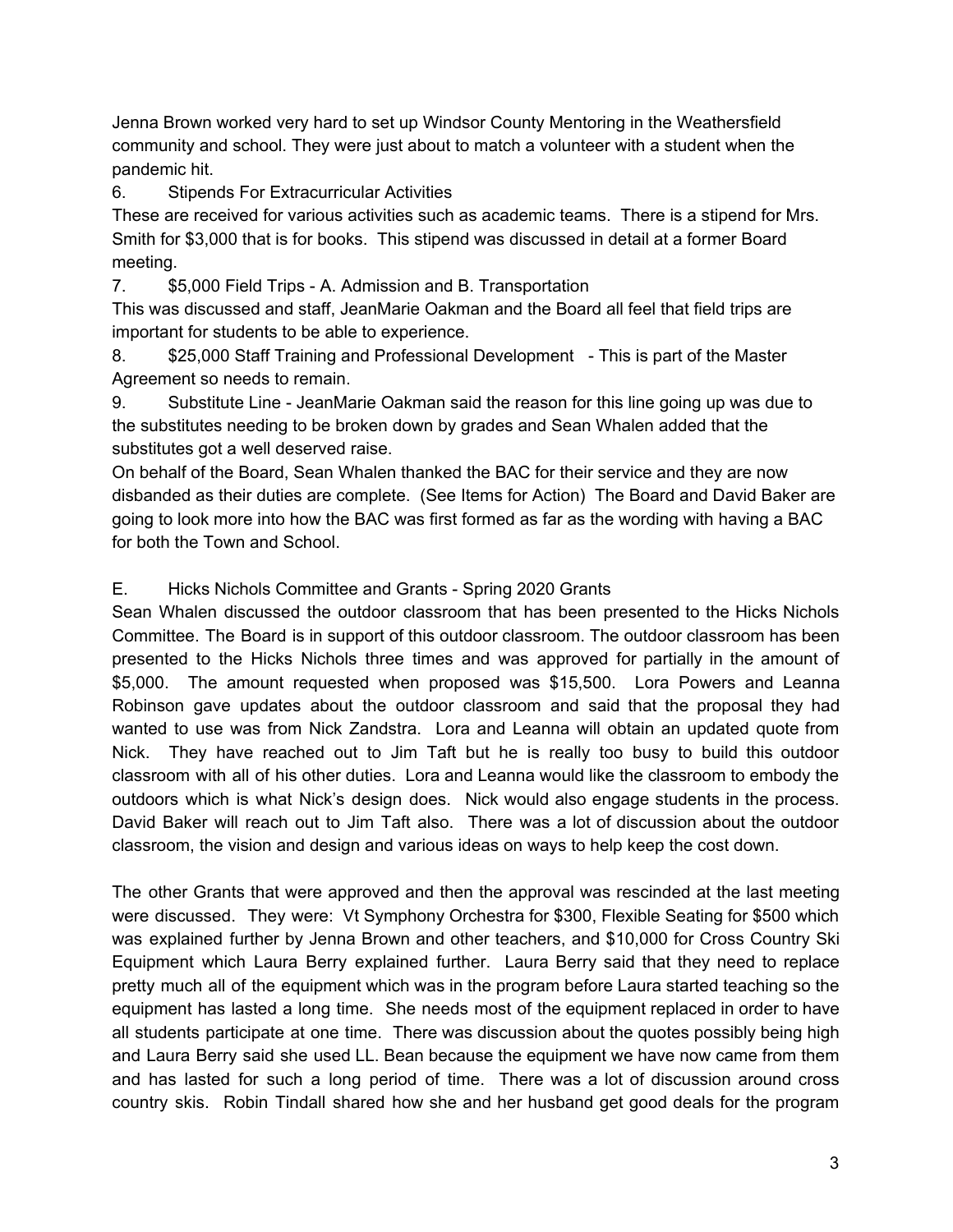they run and offered to try and do some sharing of equipment with Laura. Laura and Robin will discuss this and try to work out a plan. This grant was approved for \$5,000 so boots can be purchased for the program to keep running. (See Items for Action)

There was discussion around how the Hicks Nichols Committee is formed and that the Committee is under the Board's supervision. Laura Berry said the members on the Board right now have served consistently for several years and have a good idea of the criteria for approval of a Hicks Nichols Grant which is very helpful. Laura thanked the present Hicks Nichols Committee members for their consistency over the past nine years. Sean Whalen would like the Board to open up the Committee.

#### F. Principal Search Committee

David Baker shared a document and went over the document that outlines the process for searching for a new principal. The Board agreed to adopt this document. (See Items for Action)

### G. Plans and Policies for 2020 and Beyond

There was discussion around various plans for the 2020 school year due to COVID-19 restrictions that may or may not happen. The SU is looking at three different scenarios which are: remote, in person or hybrid. The teachers all expressed that they would like time to receive more training on virtual teaching.

Lora Powers read a list of what the staff would like as far as policies and training surrounding proposals surrounding COVID-19 and the school. These requests are: staff need to be a part of decisions and plans and need to have plans that fit the Weathersfield School.

Annemarie Redmond asked how staff that aren't classroom teachers are being used right now. JeanMarie shared that staff are being used in various ways and that before they left the school, all students were assigned a staff member to check in with the student daily. Staff members also provide tutorial work and specialists work with students. There was a lot of discussion about how this has been working.

The SU is hoping to have half days for the last 8 days of school in order to provide more virtual teaching training. There was discussion on ending earlier as students and parents are burning out from virtual learning. Virtual teaching is also very stressful for the staff. It was decided that one letter will be crafted and sent from Administrators, the Board and teachers to request that school end earlier.

Hiring Special Education Paraprofessionals and the French Language Teacher were discussed. Cathy Kraffa is retiring so a classroom teacher will be needed. The Special Education Teacher that was hired accepted another position so we need another Special Education Teacher.

#### VI. PRINCIPAL REPORT - JeanMarie Oakman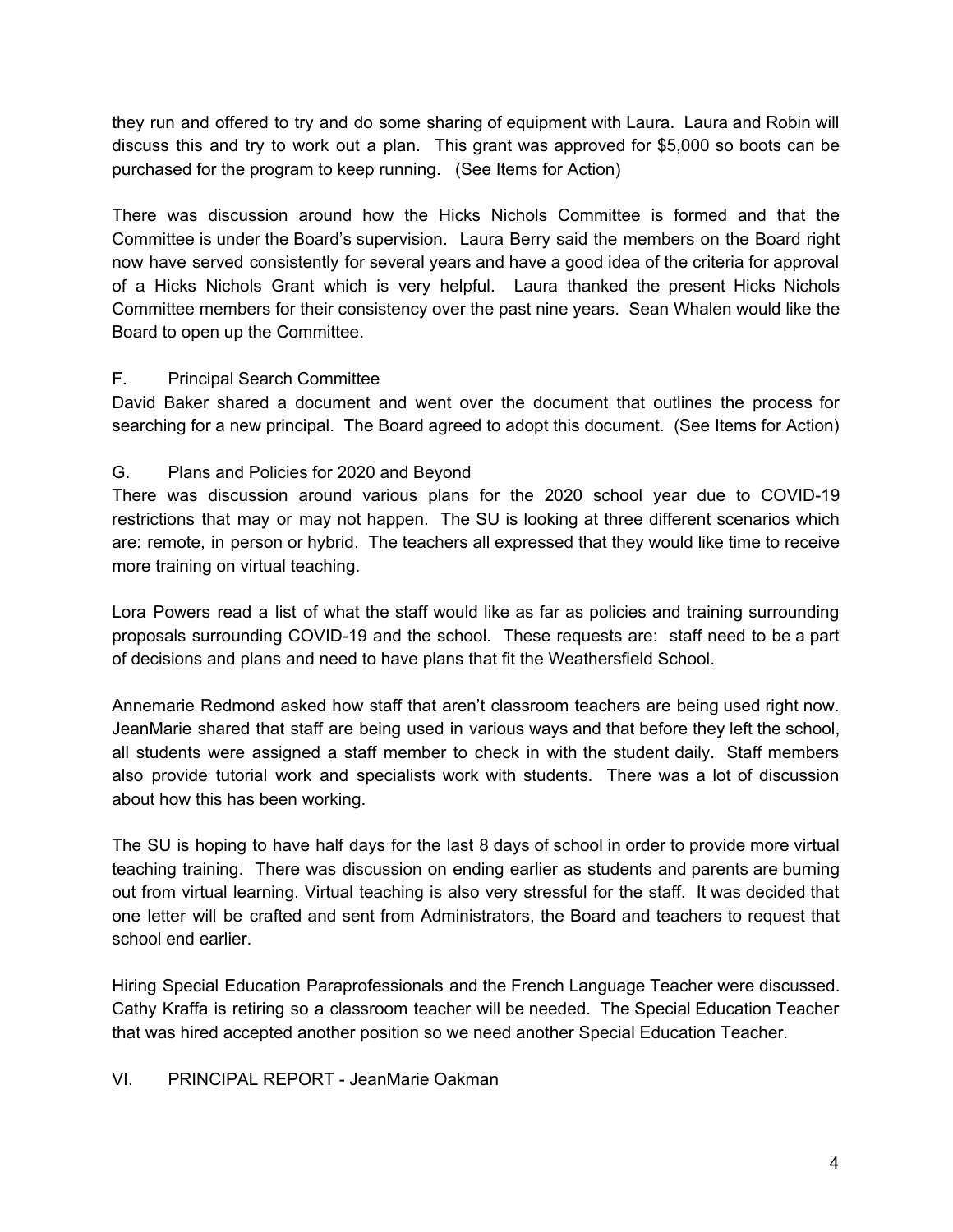JeanMarie said that Cathy Karaffa submitted her letter of retirement. The Master Schedule is out. The MTTS leadership team is meeting this Friday and there are new regulations. They are rethinking when and how they are going to roll this out with the present pandemic according to Angie Ledeau.

## VII. SUPERINTENDENT REPORT - David Baker

David gave an update on COVID-10 and thanked all staff for all they have put into making this work.

# VIII. ITEMS FOR ACTION

# A. Discharge BAC

Sean Whalen made a motion to discharge the BAC. Robin Tindall second this motion. NFD. All in favor. This motion was approved.

# B. Accept Cathy Karaffa's Retirement Letter

Sean Whalen made a motion to accept Cathy Karaffa's retirement letter. Mark Yuengling second this motion.

C. Approve the Hiring of Ericka Yuengling

Sean Whalen made a motion to approve the hiring of Ericka Yuengling for the Special Education Teacher. Mark Yuengling recused himself from this vote. Robin Tindall second this motion. NFD. Four ayes and one abstention. This motion was approved.

D. Hiring of Amy Parnell for the Foreign Language Position.

Robin Tindall made a motion to approve Amy Parnell for the Foreign Language Position. There was further discussion around hiring for this position due to the pandemic. There were three ayes and two nays. This motion was approved.

# E. Motion to Adopt WS District Principal Search Document

Sean Whalen asked for a motion concerning this document. Annemarie Redmond made a motion to accept this document. Robin Tindal second this motion. NFD. All in favor. This motion was approved.

F. Hicks Nichols Grants - VT Symphony Orchestra \$300, Flexible Seating for All \$500, Outdoor Classroom \$15,500, Cross Country Ski Program - Boots \$5,000 Sean Whalen asked for a motion concerning the above Grants and amounts. Robin Tindall made a motion to approve the above Grants and amounts. Annemarie Redmond second this motion. NFD. All in favor. This motion was approved.

# IX. SETTING THE NEXT AGENDA

Items for Discussion

A. Plans for COVID-19 for 2020 and Beyond

B. End of School Year and Virtual Teaching Training